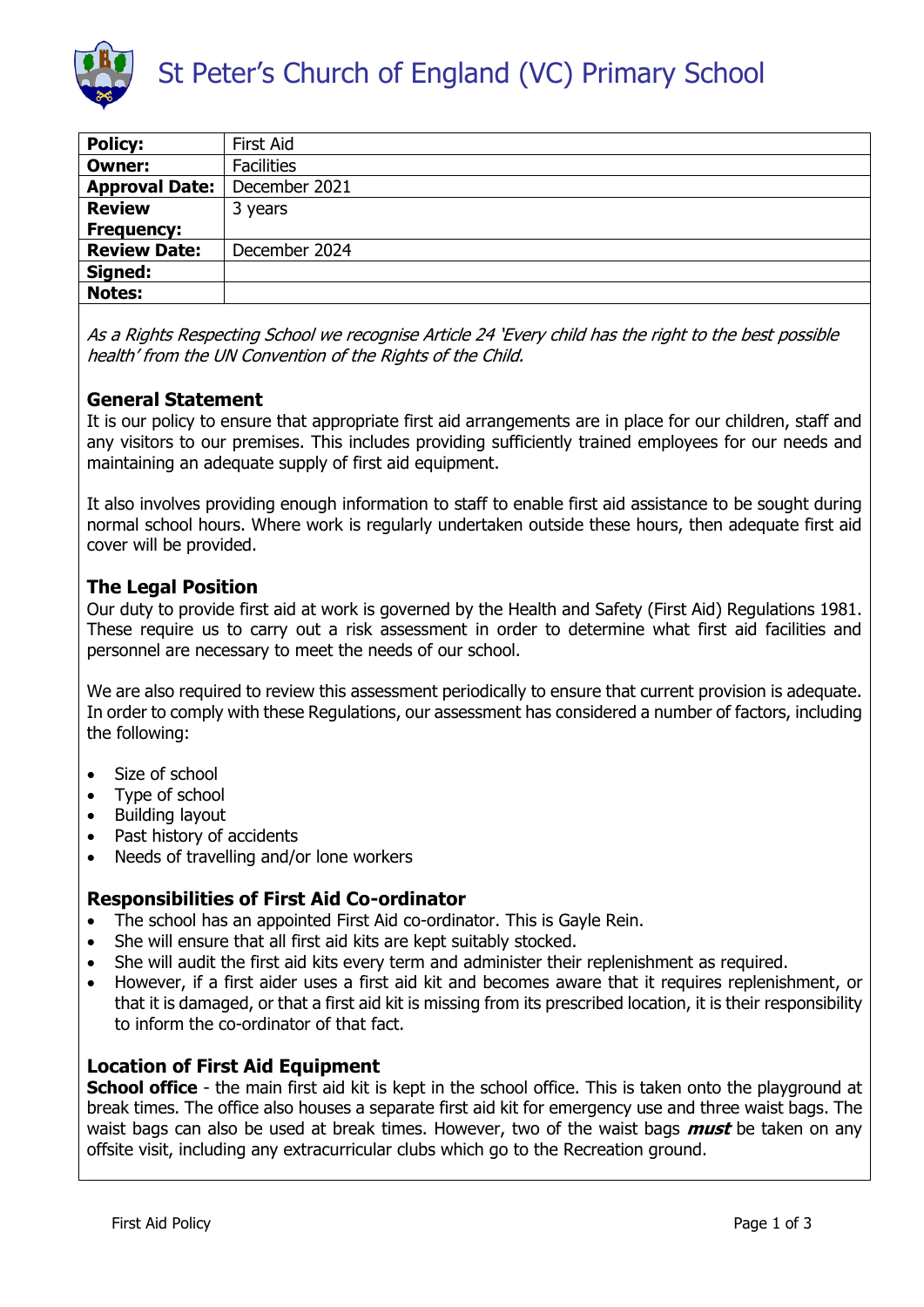

**Classroom First Aid Kits** – first aid kits are located in each of the classrooms. They hang on the walls immediately inside the doorways.

There is a defibrillator in the telephone box at the bottom of Mount Pleasant.

# **First Aid Personnel**

A list of qualified first aiders is located on the staff room notice board, the main staff notice board, in the school office and adjacent to the teachers desk in each classroom.

In order to carry out their duties effectively, first aid personnel have the following duties and responsibilities. First-aiders are responsible for:

- Responding promptly to all requests for assistance
- Summoning further help if necessary
- Looking after the casualty until recovery has taken place or further medical assistance has arrived
- Reporting details of any treatment provided.

### **General Procedures**

The following are general first-aid related procedures to be followed by all staff:

- If you are aware that anyone on the school premise has been taken ill, or has had an accident, call one of the school's first aiders for assistance.
- If required, the first aider may seek advice from a suitably qualified colleague.
- They will assess the patient's condition and may call 112 for advice if needed.
- They will treat the patient appropriately and then record the treatment.

### **Emergency Procedures**

- If it is so required, staff will call 999 and summon the emergency services.
- Each of the school's telephones has printed information adjacent to the keypad. This information explains how to access an outside line and has the full address of the school which will need to be given to emergency services.
- School staff must then contact the parents if a child is involved, or the next of kin in the case of an adult, to inform them of the situation.
- A member of staff will accompany any patient to hospital and stay with them for as long as is required.

### **Dealing with Visitors**

Should a visitor feel unwell or have an accident, then the employee supervising their visit should call for a first aider. If the visitor has had an accident, the employee supervising their visit is responsible for ensuring that an entry is made in the accident book/form.

#### **Children with Medical Needs**

A list of children who have any medical conditions, epipens or who have diabetes will be on display in the Staff Room.

### **Staff Training**

All staff undertaking first aid duties will be given training in accordance with current legal requirements.

### **Information for Employees**